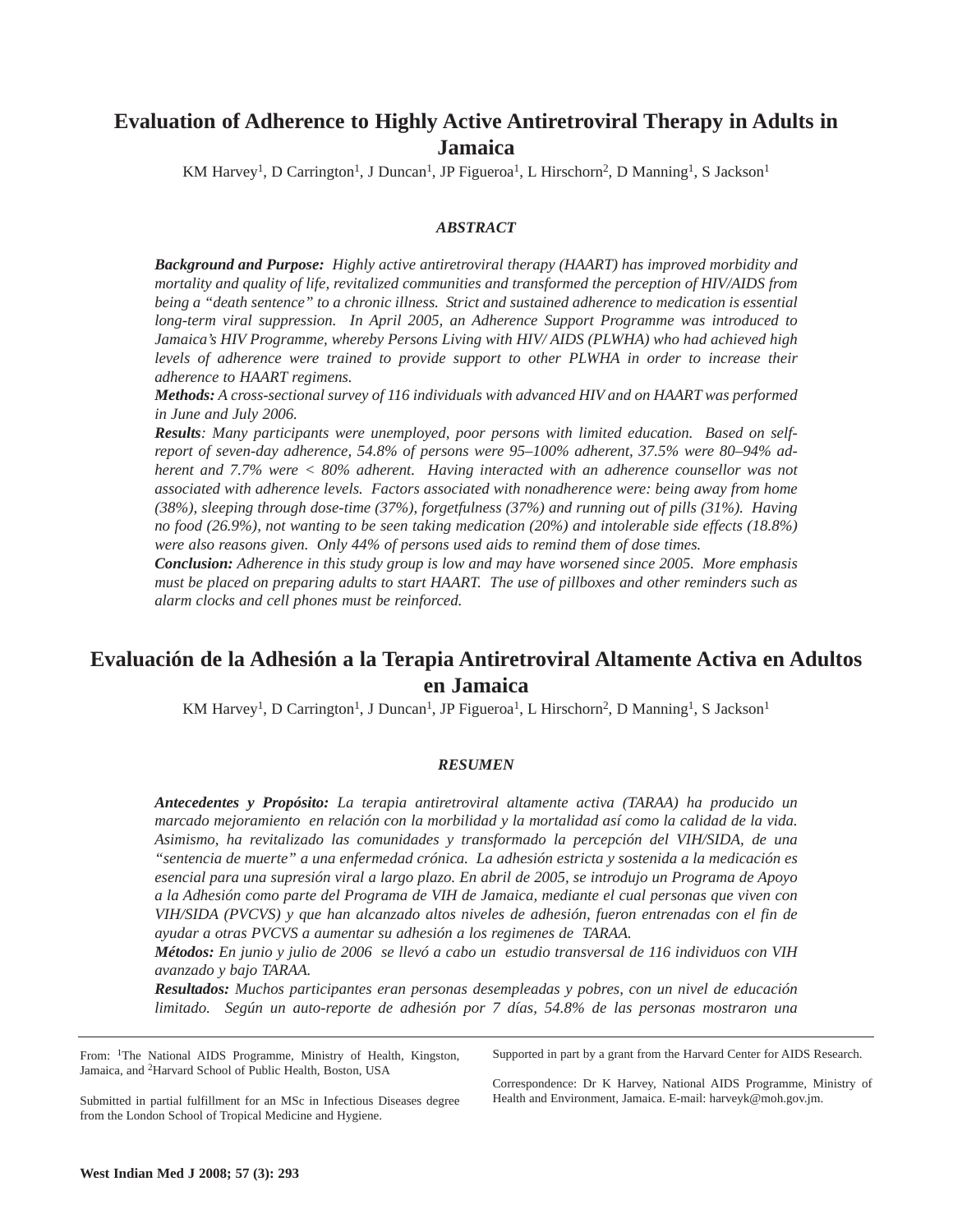*adhesión de 95–100%, 37.5% presentaban una adhesión de 80–94% y 7.7% tenían una adhesión de < 80%. El haber interactuado con un consejero de adhesión no guardaba relación con los niveles de adhesión. Los factores asociados con la adhesión fueron el estar fuera de casa (38%), pasar durmiendo la hora de la dosis (37%), olvido (37%), y el quedarse sin tabletas (31%). No tener alimentos (26.9%), no querer ser visto tomando medicamentos (20%) y efectos colaterales intolerables (18.8%) fueron también razones dadas. Sólo el 44% de las personas usaban ayudas para recordarles las horas de las dosis.* 

*Conclusión: La adhesión en este grupo de estudio es baja y puede haber empeorado desde el 2005. Hay que hacer más énfasis en preparar a los adultos para que comiencen con TARAA. El uso de cajas de tabletas y otros medios recordatorios tales como despertadores y celulares tiene que ser reforzado.*

#### **BACKGROUND**

Jamaica is the third largest Caribbean Island and had an estimated population of 2.6 million in 2006. It is estimated that 1.5% of the adult population is infected with the human immunodeficiency virus (HIV), with no significant change over the last decade. The epidemic is concentrated in vulnerable groups such as sex workers (9% prevalence) and men who have sex with men (20 to 30% prevalence) (1). Since the first case of HIV infection was reported in 1982, a cumulative total of 11 004 cases of the acquired immunodeficiency syndrome (AIDS) have been reported in Jamaica with  $> 600$ AIDS deaths occurring each year. The majority (65%) of reported AIDS cases in Jamaica is in the 20 to 44-year old age group and the AIDS case rates among men exceed that among women (2).

Jamaica has developed treatment Guidelines for the use of HAART (Table 1). This was implemented at 18 treatment

Table 1: National antiretroviral treatment guidelines for adults

| First line regime <sup>1</sup> |                          | Second line regime <sup>2</sup> |                                 |
|--------------------------------|--------------------------|---------------------------------|---------------------------------|
| Column A<br><b>NRTI</b>        | Column B<br><b>NNRTI</b> | Column <sub>C</sub><br>NRTI     | Column D<br>Protease inhibitors |
| $Zidovudine +$<br>Lamivudine   | Nevirapine               | Emtricitabine +<br>Tenofovir    | Lopinavir $+$<br>Ritonavir      |
| Emtricitabine $+$              | Efavirenz<br>Lamivudine  | $Zidovudine +$<br>Ritonavir     | Indinavir +Tenofovir            |
| Lamivudine $+$<br>Stavudine    |                          |                                 |                                 |

1 First line regimen is a combination of drugs from column A and B

2 Second line regimen is a combination of drugs from column C and D

sites islandwide. All drug regimens are in keeping with major international standards. Since public access to HAART began in September 2004, over 3000 persons with advanced HIV have been placed on HAART resulting in a 36% decrease in mortality between 2005 and 2006 [305 AIDS deaths from January–June 2005 compared to 196 AIDS deaths from January–June 2006] (2).

#### **Adherence to HAART**

The goal of HAART is to achieve sustained suppression of viral load, maintenance and restoration of immunologic function and an overall improvement in the patient's quality of life (1, 2). Since the advent of HAART, overall morbidity and mortality in persons infected with HIV has markedly decreased (1–4). Clinical experience has shown that strict and sustained adherence to prescribed medications is essential to long-term viral suppression (1). Intermittent exposure of the virus to antiretroviral agents results in the development of viral resistance and an increase in viral replication with a higher risk of death (1, 2). Therefore, once treatment is started, high levels of adherence, in excess of 95% (1), are required to ensure efficacy and prevent the emergence of resistance.

However, high levels of adherence are difficult to achieve and many studies report an average of 70% of the required doses being taken as prescribed (13).

A number of factors have been shown to predict patients' adherence to HAART. However, patient readiness and the availability of family support positively influence adherence. Negative perceptions such as fear of side effects and concerns about the strict adherence rules have been related to poor adherence (14). Demographic characteristics such as ethnic group and age are usually non-predictive of medication compliance.

Several methods exist by which adherence may be measured. These include patient self-report, pill counts, prescription refill monitoring, use of electronic devices, therapeutic drug monitoring and viral load/CD4 count (15– 17). No one method is perfect. Self-report through doctor's office visits, questionnaires, structured interviews or diaries provide a simple and practical way of determining the selfperceived level of adherence (16). Due to the subjective nature of this method results have been inconsistent (18, 19) and tend to give higher values than other methods but may still be the best available tool (20).

This study sought to evaluate the Adherence Programme in Jamaica and assess the current rates of adherence. The objectives of the evaluation were:

- C To describe the demographic characteristics of adults taking HAART in Jamaica
- C To measure current patient-reported adherence and compare with rates measured in 2005
- C To determine the relationship between adherence levels and interaction with adherence counsellors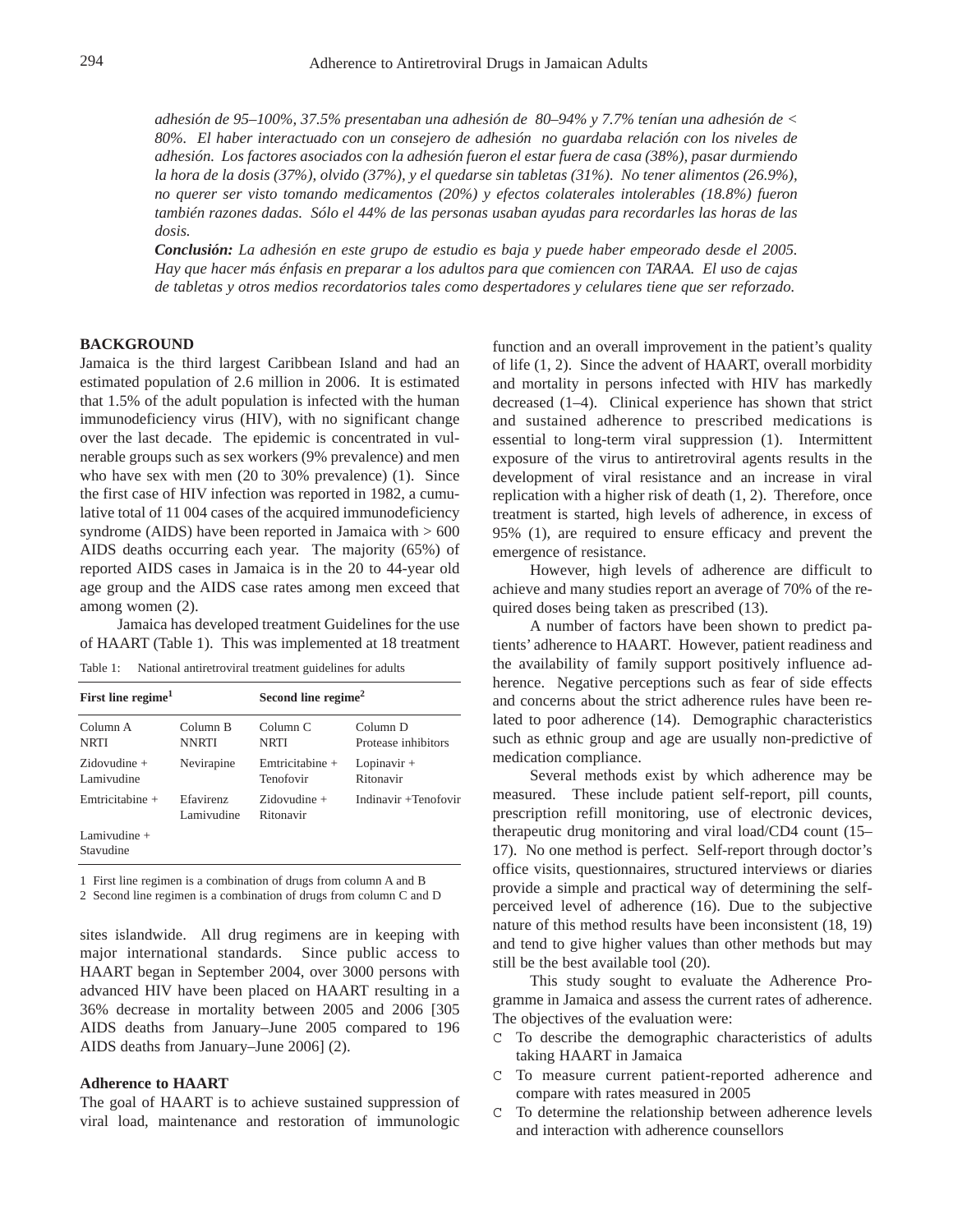- \* To identify the current factors associated with nonadherence
- \* To determine the factors and mechanisms utilized by persons taking HAART to improve adherence levels
- \* To compare adherence levels and factors associated with non-adherence in rural and urban sites and
- \* To make recommendations with regards to strategies that may improve the delivery of the adherence programme in Jamaica.

## **SUBJECTS AND METHODS**

A cross-sectional survey was conducted among patients attending five government-designated Adult Treatment Sites: CHARES, the Comprehensive Health Centre and the Kingston Public Hospital in urban Kingston and the rural St Ann's Bay and Mandeville Health centres.

## **Data Collection**

After approval by the Ministry of Health, Jamaica, a structured questionnaire was administered to participants. The questionnaire consisted of standardized questions and was previously used in the same setting in 2005. It was pretested among PLWHA and necessary adjustments made. Questionnaires were administered by trained interviewers in faceto-face interviews. Their practice was observed prior to and intermittently during the process.

#### **Site Selection**

The five treatment sites were conveniently selected to ensure that sufficient numbers of patients would be available to be interviewed in the limited time frame. A sample size of 126 participants was chosen based on the patient attendance rates of the previous year. The numbers were proportioned among the treatment sites accordingly; 116 persons participated (92% response rate).

#### **Participants**

At each of the five sites, on any given day, patients over the age of 15 years who were registered to attend the clinic were approached and invited to participate. No data were collected from persons who refused (8% refusal rate). Data were collected in June–July, 2006.

## **Inclusion Criteria**

All participants were HIV-infected adults and adolescents 16 years or older who had been diagnosed with advanced disease (CD4<sup>+</sup> T-cells  $<$  350/ $\mu$ L) previously and started on HAART. Participation was voluntary and all patients who agreed to take part in the study were requested to sign a consent form indicating that they were giving informed consent. All patient information was kept confidential. Refusal to participate did not affect provision of service at the treatment site nor were any incentives offered for participation.

## **Adherence Definition**

Adherence was measured using patient recall information about the number of doses missed in the previous 24 hours and over the previous seven days. For the 24-hour report, persons who did not miss any doses were defined as having good adherence while those missing one or more were reported as having poor adherence.

Based on the Jamaica's HAART regimens, all patients on first-line regimens would be taking medications twice daily; therefore, analyses were based on 14 doses per week for all patients as follows:

- No missed doses: 95–100% adherent
- 1–2 missed doses: 80–94% adherent
- 3 or more missed doses: < 80% adherent.

#### **Statistical Methods**

Data were coded and entered into an Epi-Info database and then analyzed using SPSS 10® software (Chicago, Illinois, USA). The Pearson Chi-squared  $(X^2)$  test was used to assess statistical significance. No multivariable model was constructed.

## **RESULTS**

## **Sociodemographics**

The sample consisted of 116 patients (92% of those approached) with an average of 23 per site, range 11–34. Thirty-nine per cent of the sample attended clinic in rural districts and 61% attended clinic in Kingston. The participants ranged in age from 19 to 62 years, with a median age of 36 years (Table 2).

|  | Table 2: | Sociodemographic data for participants |  |  |
|--|----------|----------------------------------------|--|--|
|--|----------|----------------------------------------|--|--|

| Age<br>$n = 116$    |           | <b>Marital status</b><br>$n = 116$ | <b>Educational level</b><br>$n = 116$ |                       |                  |
|---------------------|-----------|------------------------------------|---------------------------------------|-----------------------|------------------|
| Age Group/<br>years | Frequency | <b>Relationship</b>                | <b>Frequency</b>                      | <b>Level attained</b> | <b>Frequency</b> |
| $15 - 24$           | 13%       | Single                             | 39%                                   | Primary               | 25%              |
| $25 - 34$           | 33%       | Casual                             | 35%                                   | Secondary             | 61%              |
| >35                 | 53%       | Common<br>law/ married             | 25%                                   | Tertiary              | 1.9%             |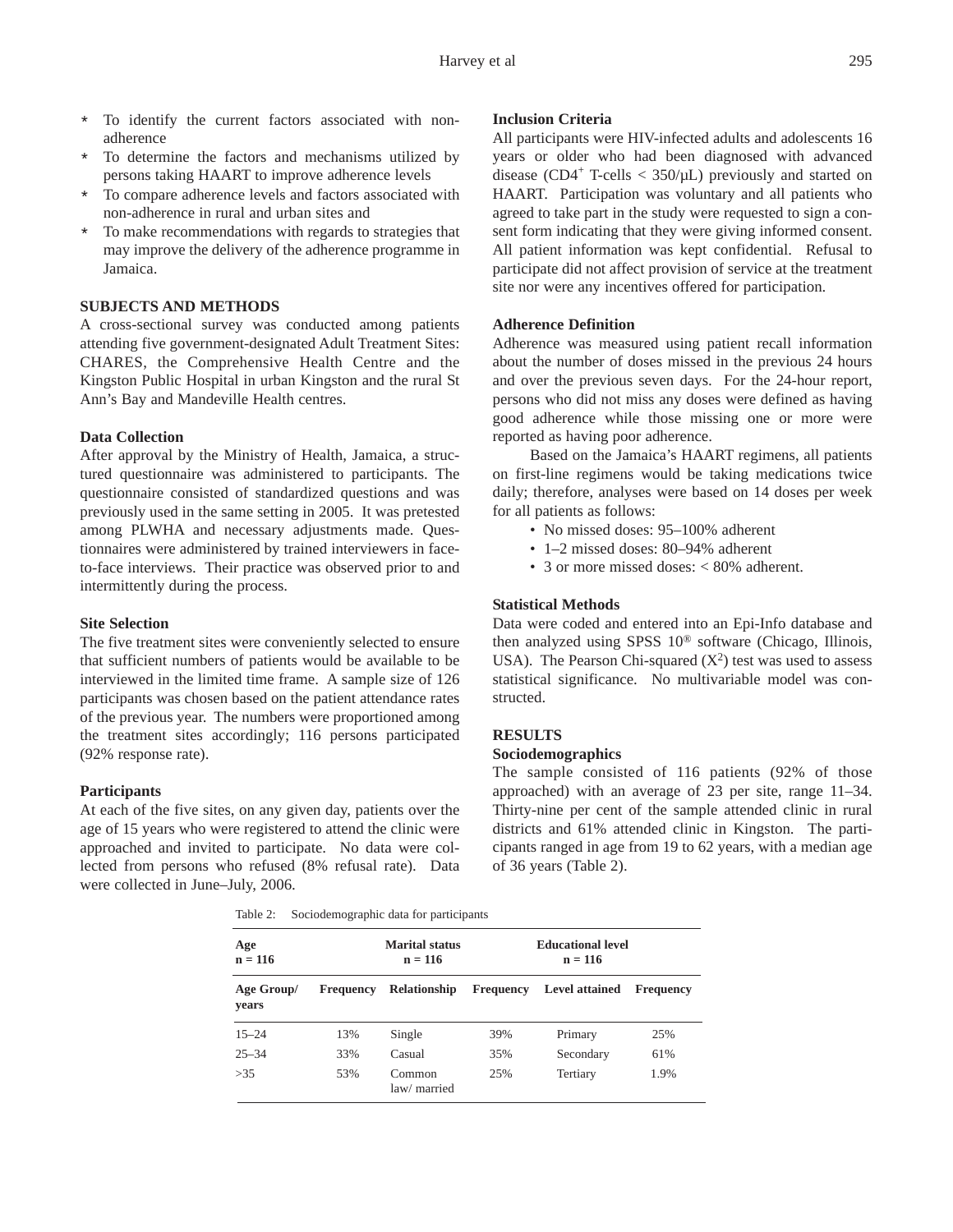Fifty-two per cent of the sample was unemployed, with significantly higher rates in men than women, 64% *versus* 38% respectively ( $p = 0.006$ ). Unemployment rates were also the same for men in rural or urban clinics. Those persons who were employed engaged in a wide variety of nontechnical jobs such as hairdressing, telemarketing and catering.

## **Adherence**

Of the 93 patients who could recall if they missed a dose in the last 24 hours, 59% reported not missing any doses with 20% each reporting one missed dose or having missed all doses. One hundred and four persons recalled the number of doses taken over the last seven days, 54.8% reported not missing a dose, 37.5% missed one or two doses and 7.7% reported missing three or more doses. There were no significant differences based on gender and educational levels.

## **Risk Factors for Non-adherence**

Using the 24-hour recall measure, there were no significant differences in adherence levels when compared by gender, educational status or location of clinic. For the seven-day recall, there were also no differences based on gender or education.

Urban dwellers were more likely to take all their medications in the previous seven days than rural dwellers (62.0% to 44.2%,  $p = 0.03$ ). However, 53.5% of those in the rural areas missed only 1–2 doses (80–94% adherent) with only 2.3% being < 80% adherent. Of those in the urban areas 26.2% missed 1–2 (80–94% adherent) doses and 11.5% were  $< 80\%$  adherent (Fig. 1).



Figure: Comparative adherence by rural *vs* urban clinic attendees.

#### **Adherence and Interaction with a Counsellor**

Eighty-seven per cent of patients reported having some interaction with an adherence counsellor. However, despite the high rate of interaction, there was no difference in adherence levels between those who interacted with a counsellor and those who did not (58% *versus* 57.5% for adherence levels of 95–100%). Additionally, only 20% of those individuals who interacted with an adherence counsellor reported receiving support in adherence.

#### **Self-reported Reasons for Non-adherence**

The major factors influencing adherence were being away from home, falling asleep, forgetfulness and running out of pills (Table 3). The majority of participants (56%) did not

Table 3: Reasons associated with missing ARVs

| <b>Reason</b><br>$n = 116$              | Number reporting | Percentage |
|-----------------------------------------|------------------|------------|
| Away from home                          | 44               | 38         |
| Fell as leep or slept through dose time | 43               | 37         |
| Simply forgot                           | 43               | 37         |
| Ran out of pills                        | 36               | 31         |
| Have no food to take with medication    | 31               | 27         |
| Did not want others to notice           | 23               | 20         |
| Intolerable side effects                | 22               | 19         |
| Felt sick                               | 13               | 11         |
| Felt good                               | 10               | 9          |
| Felt depressed/overwhelmed              | 9                | 8          |

use specific aids to remind them of dose times. When mnemonic devices were used, they included assistance from the adherence counsellors, pillboxes and family members (Table 4).

Table 4: Methods utilized to support adherence

| <b>Methods utilized</b><br>$n = 116$ | Number reporting | Percentage |
|--------------------------------------|------------------|------------|
| Self motivation                      | 65               | 56         |
| Adherence counsellors                | 23               | 20         |
| Pill boxes                           | 19               | 16         |
| Family member or close friend        | 15               | 13         |
| Other clinic staff                   | 12               | 10         |
| Reminders (eg beepers, phones)       | 9                | 8          |

#### **DISCUSSION**

The reported adherence levels both by 24-hour recall and seven-day recall were low, 59% and 55% respectively. The average age of participants was similar to that of the reported AIDS cases in Jamaica with the highest prevalence being in the 24–35-year age group (2). The respondents were generally of a low educational level, not in a stable relationship and unemployed. The unemployment rate in the group was particularly high and not reflective of the general population rate of 9% (21).

Levels of self-reported adherence were even lower than those reported in the previous year, 68% and 60% (22). Nevertheless, the fraction of 37.5% of the population that was between 80–94% adherent would still see significant short-term benefits from the medications though they are at risk for developing antiretroviral drug resistance. The 7.7% who reported adherence levels of  $< 80\%$  were at risk of developing drug resistance within a very short time frame (23). By geographic site, persons attending clinics in the urban area were more likely to be 95–100% adherent compared to